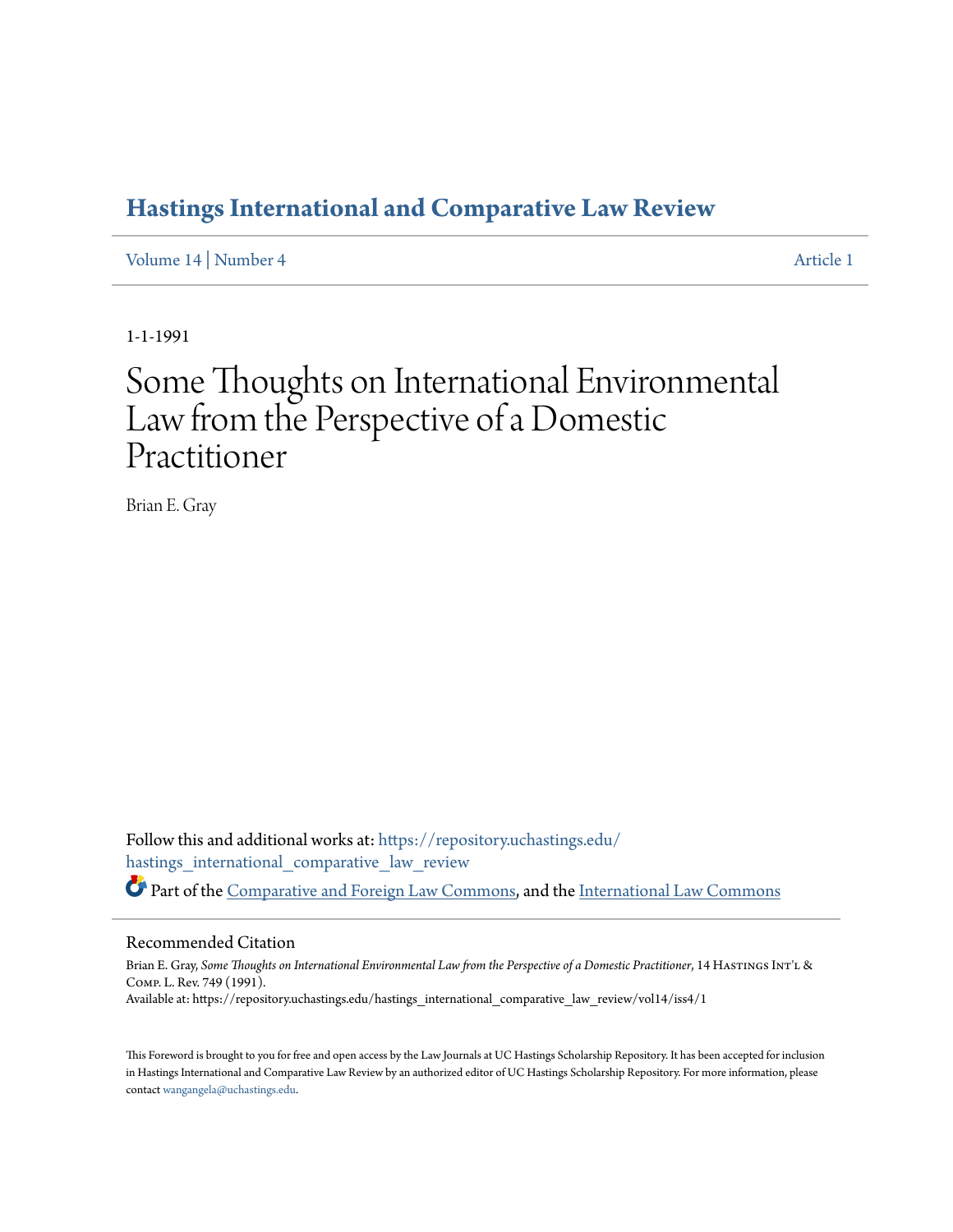## **Foreword: Some Thoughts on International Environmental Law from the Perspective of a Domestic Practitioner**

#### *By* BRIAN **E.** GRAY\*

In considering these introductory remarks for the symposium, I was struck by a realization of how much international law affects the work of a domestic environmental attorney and academic observer. **I** am a water lawyer by trade, and the courses I teach at this law school focus exclusively on **U.S.** pollution control and natural resources management. Yet, the problems of the global environment subtly permeate my studies, my classes, and my practice.

Our relations with the other nations of North America provide vivid examples. Canada, along with much of New England, has suffered from air pollution and acid rain generated by old, little-regulated coal burning power plants in the Ohio River Valley.' Canada's long-standing complaints, its unsuccessful efforts to persuade the U.S. Environmental Protection Agency **(EPA)** to regulate these sources, and its persistent diplomatic pressure2 significantly contributed to the coalition to amend the Clean Air Act in **1990** to reduce acid rain precursors by fifty percent over the next decade.3 Conversely, the existence of inefficient, coal-fired Mexican power plants along the U.S. border helped to convince Congress that acid rain and transboundary air pollution were not solely northeastern phenomena.4 While we neglected or excused our industry's spolia-

**<sup>\*</sup>** Professor of Law, University of California, Hastings College of the Law; **J.D. 1979,** Boalt Hall, University of California, Berkeley; B.A. 1976, Pomona College.

**<sup>1.</sup>** See **OFFICE OF TECHNOLOGY ASSESSMENT, U.S. CONGRESS,** ACID RAIN **AND TRANSPORTED** AIR **POLLUTANTS (1984);** Mohnen, The Challenge *of Acid Rain,* **Sci. AM.,** Aug. **1988,** at 30.

<sup>2.</sup> New York v. Thomas, 802 F.2d 1443 (D.C. Cir. 1986), *cerL denied,* 482 U.S. **919 (1987).** For a concise summary of Canada's efforts to persuade the United States to control transboundary acid deposition, see F. **ANDERSON, D. MANDELKER** & **A.D.** TARLOCK, ENvI-**RONMENTAL PROTECTION: LAW AND POLICY 315-16 (2d** ed. **1990).**

**<sup>3.</sup>** Clean Air Act Amendments of **1990,** Pub. L. No. 101-549, §§ 401(b), 404, **104** Stat. **2399, 2585, 2592-2605.**

<sup>4.</sup> Marston, *The West Cleans Up Its Act,* **High** Country News, **Feb. 27, 1987,** at **1,** col. **1.**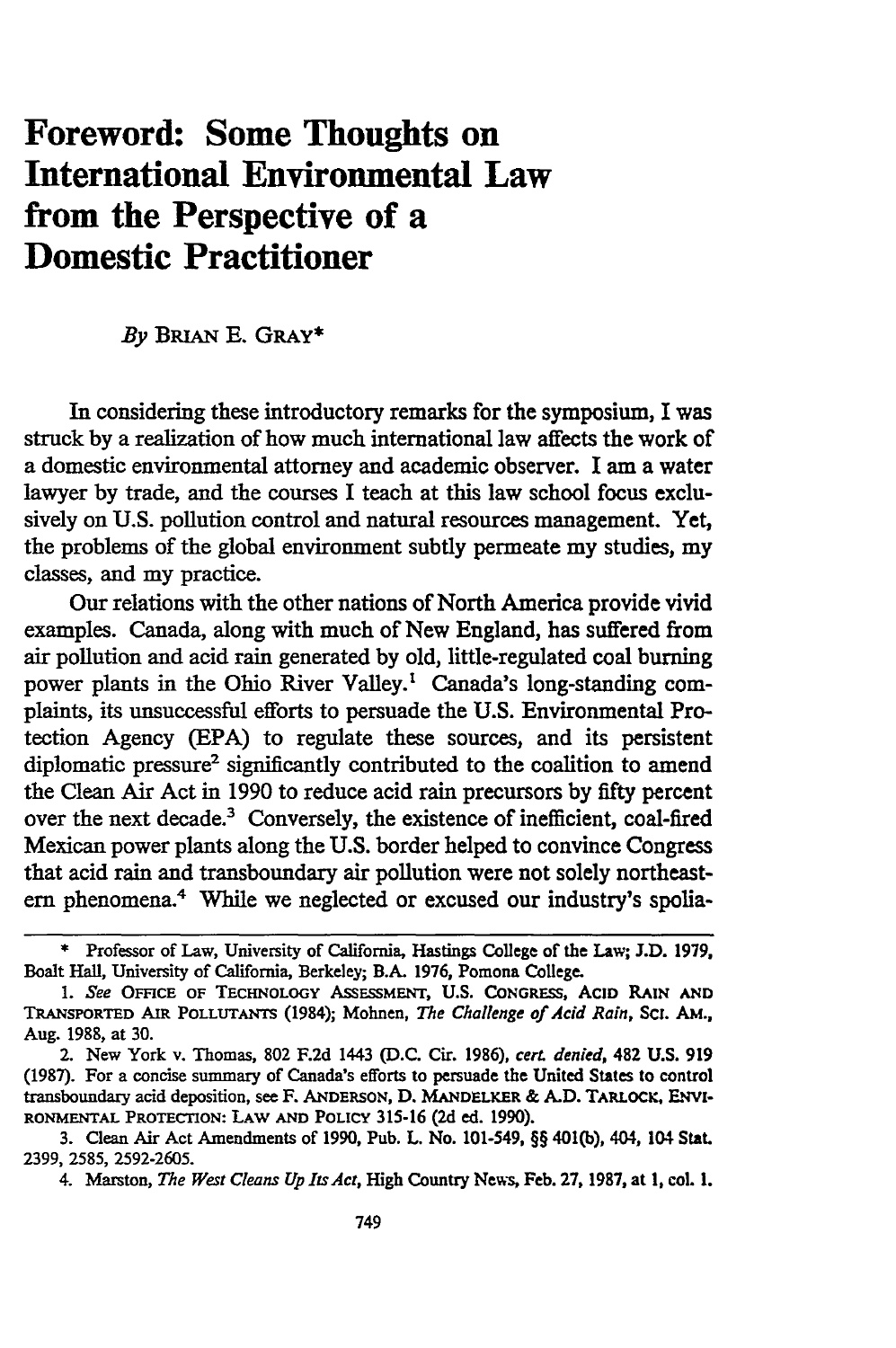tion of Canada's lakes and streams, Mexico has impeded our own efforts to maintain the pristine air quality and breathtaking vistas of the American southwest.

In a sense, the Mexican contribution to air pollution in the United States may be seen as retribution for our misuse of another shared resource, the Colorado River. Accurately described as the most overworked river in America, the Colorado irrigates over two million acres of farmland in seven states<sup>5</sup> and supplies drinking water to more than twenty-five million customers. Although the United States agreed in a 1944 treaty with Mexico to deliver a minimum of **L.5** million acre feet per year at the international border,<sup>6</sup> we have honored that pledge more in breach than in full compliance. In most years the great Colorado River ends in a puddle ten miles short of the Sea of Cortez in Mexicali,<sup>7</sup> and the water that reaches Mexico is of poor quality. Salt concentrations at the Mexican border have exceeded 2500 parts per million, caused by return flow from irrigation of highly saline lands along the Green, Gunnison, Dirty Devil, and Gila River tributaries in the United States.<sup>8</sup> To allay Mexico's concerns, the United States has agreed to supply farmers in the Mexicali Valley with water of the same general quality as that delivered to users in the Imperial Valley of California.<sup>9</sup> These international agreements to maintain minimum flows of minimal quality may or may not provide Mexico with its just share of the waters of the international drainage basin. What is certain, however, is that the international apportionment of the Colorado River exacerbates the continuing controversies over the domestic allocation of the Colorado's scarce supplies.

Although Canada and Mexico feature prominently in the work of domestic environmental attorneys, the influence of international environmental law is not confined to relations with our North American neighbors. For example, the Migratory Bird Treaty with the other nations of the Western Hemisphere<sup>10</sup> played an important role in convincing the federal government to address the tragic effects of selenium poisoning at the Kesterson National Wildlife Refuge in California's San Joaquin Val-

**<sup>5.</sup> WESTERN WATER MADE SIMPLE 156 (E.** Marston **ed. 1987).**

**<sup>6.</sup>** Utilization of Waters of Colorado and Tijuana Rivers and of the Rio Grande, **Feb.** 3, 1944, United States-Mexico, **59** Stat. **1219, T.S.** No. 994. For an analysis of the treaty, see Meyers & Noble, *The Colorado River: The Treaty With Mexico,* **19 STAN.** L. REv. **367 (1967),**

**<sup>7.</sup>** Houk, *With Reckless Impetuosity,* in **WESTERN WATER MADE SIMPLE,** *supra* note 5, at 169.

*<sup>8.</sup> Id.* at **177-78,** 202-04.

<sup>9.</sup> Hundley, *The West Against Itself: The Colorado River--An Institutional History*, in **NEW** COURSES **FOR THE COLORADO RIVER 37-39 (G.** Weatherford **&** F.L. Brown eds. **1986).**

**<sup>10. 16</sup> U.S.C.** §§ **703-712 (1988).**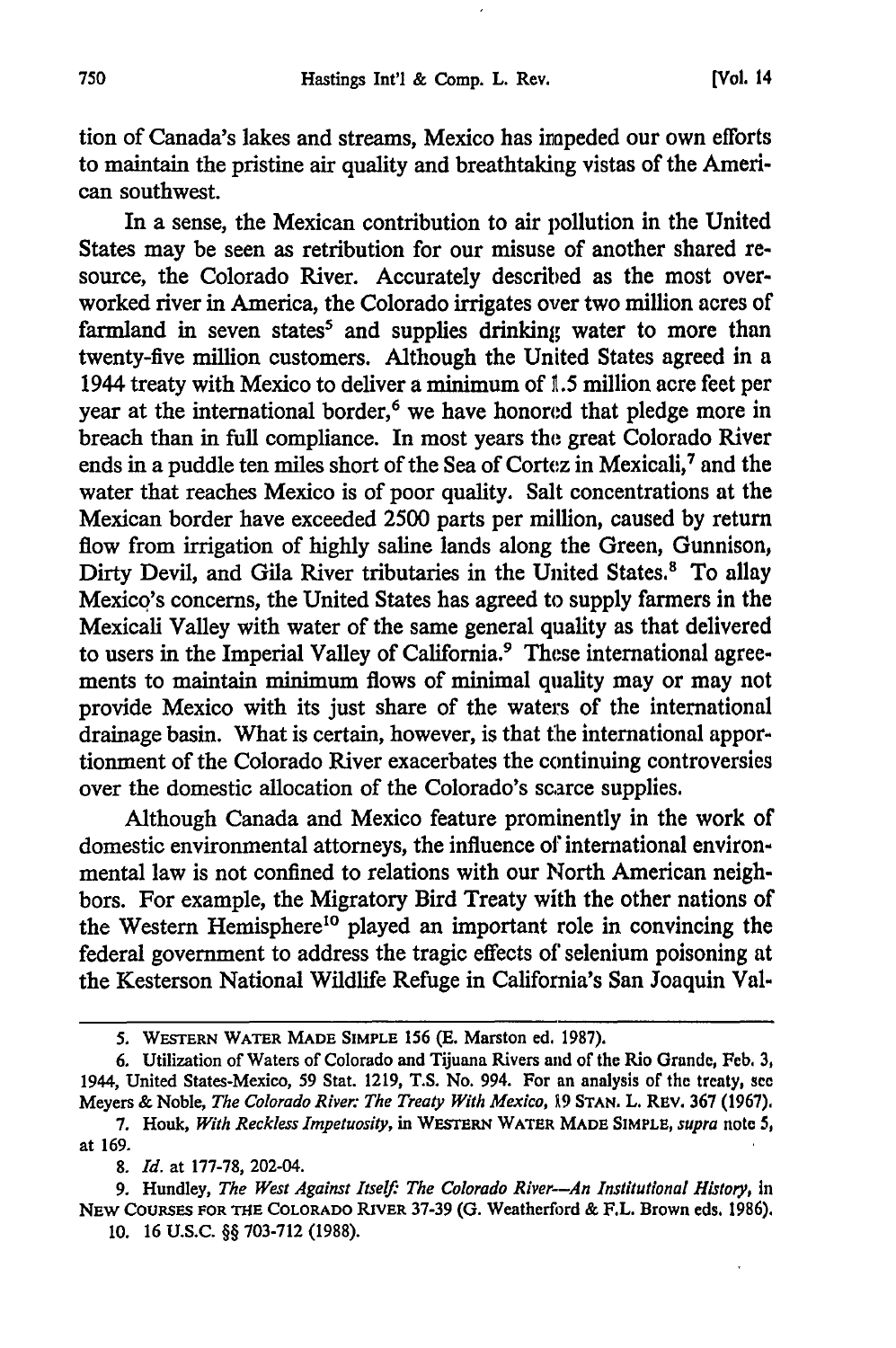#### Foreword

ley.<sup>11</sup> The Bureau of Reclamation ultimately closed the San Luis Drain, which carried agricultural waste water to Kesterson, and is now studying ways to reduce the amount of irrigation return flow generated **by** the Central Valley Project in the western San Joaquin Valley.<sup>12</sup>

International law on a more global scale also is shaping **U.S.** domestic environmental policy. The worldwide consensus that the manufacture and use of chlorofluorocarbons have depleted the ozone layer above the north and south poles has forged a domestic majority to eliminate the production of CFCs by the year 2000.13 Similarly, the increasingly persuasive evidence that there has been a significant warming of global temperatures in the past decade is likely to lead to dramatic changes in the Clean Air Act to regulate and to reduce the production of carbon dioxide. 4 The specter of a "greenhouse effect" causes particular concern in California. Some climatologists have speculated that the current sustained drought is the result of long-term changes in weather patterns linked to global temperature change.15 In a state where water resources are already strained to their limit, global warming could have catastrophic economic, environmental, and social consequences.

The international environment also influences U.S. law in less direct ways. For example, in response to State Department criticism of Brazil's failure to regulate deforestation of the Amazon, the President of Brazil observed that below-cost timber leases have led to severe overcutting in the Tongass National Forest in Alaska.<sup>16</sup> This reciprocal international pressure to incorporate long-term environmental considerations into resource management responsibilities may prove decisive in the effort to preserve the world's largest tropical and temperate rain forests. Indeed, last December Congress enacted the Tongass Timber Reform Act, which eliminates the previous requirement that a minimum number of board

**<sup>11.</sup>** *See* R. **WAHL, MARKETS FOR FEDERAL WATER: SUBSIDIES, PROPERTY RIGHTS, AND THE** BUREAU **OF RECLAMATION 197-202 (1989);** Kosloff, *Tragedy at Kesterson Reservoir* Death of a Wildlife Refuge Illustrates Failings of Water Law, 15 Envtl. L. Rep. (Envtl L. Inst.) **10,386 (1985).**

<sup>12.</sup> **U.S.** Dep't of the Interior & California Resources Agency, San Joaquin Valley Drainage Program, Draft Final Report **(1990).**

**<sup>13.</sup>** Clean Air Act Amendments of **1990,** Pub. L. No. 101-549, §§ **601-618, 104** Stat. **2399, 2648-2670.**

<sup>14.</sup> *See* Schneider, *Changing Our Ways or Changing the Earth's Climate,* **19** Envtl L Rep. (Envtl. L. Inst.) **10,208 (1989).**

**<sup>15.</sup>** Stevens, *Governments Start Preparing for Global Warming Disasters,* N.Y. Times, Nov. 14, **1989,** at **Cl,** col. **3, C13,** col. 2.

**<sup>16.</sup>** Note, *Comparison of Forestry Laws in the United States and Brazil as They* Promote *Deforestation in Southeastern Alaska and the Amazon Basin,* 14 **HASTINGS** INT'L & COMP. L **REv. 1017 (1991).**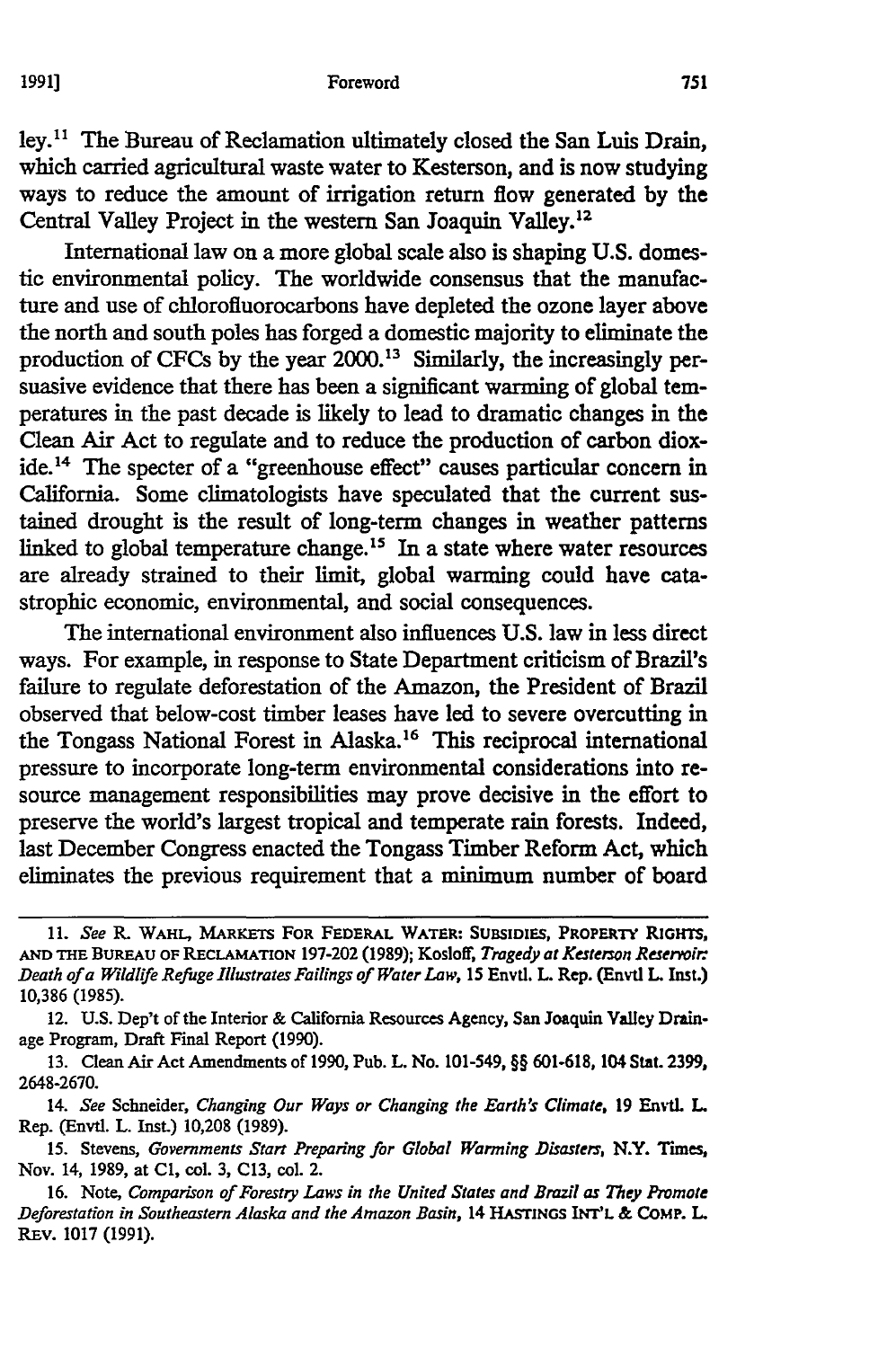feet be cut, each year, reduces federal subsidies of timber harvesting, sets aside over one million acres as wilderness, and restricts logging along rivers and streams to protect water quality and riparian habitat.<sup>17</sup>

Comparative international law also affords a sobering perspective on domestic environmental issues. In teaching the Clean Air Act each year, I tend to be rather critical of federal policy, citing delayed compliance, extensions of deadlines, and widespread underenforcement of standards. Yet, in fairness, U.S. air pollution achievements over the past twenty years have been remarkable in comparison with other industrialized countries that turned a blind eye to the environment in the quest for economic growth. The most vivid contrast to U.S. clean air policy is the experience of Eastern and Central Europe. We have all read with horror the accounts of the thousands of Romanian children born severely retarded or physically disabled by lead and other chemical poisoning. News reports from Czechoslovakia describe the destruction of the rivers and forests of the area that encompasses the Czech, German, and Polish borders from mining, industrial pollution, and chemical production. They also painfully report the establishment of respiratory clinics in deep caverns of salt mines, the only place in the area where the air is fit to breathe.18 In an article published last fall, the Los Angeles Times described the Silesia region of Poland, which is home to twenty steel mills, fifteen coal-fired power plants, eight coking plants, four lead and zinc processing mills, eighteen other metallurgical plants, three oil refineries, and six chemical plants, none of which is subject to any emissions controls:

The population of this area lives tucked between the mines and mills, one town scarcely recognizable from the next, along snaking roads choked with heavy truck traffic. No one here hangs washing outdoors. The houses and playgrounds are gray with the dust. Home, for these people is a nightmare landscape of smokestacks and cooling towers, slag heaps and mesas of coal tailings, of subsiding earth and pits filled with a chemical broth masquerading as water....

Two women speak together, a dozen children play nearby. The daughter of one of the women runs up.

She is 5 years old, blonde, with a face as delicate as bone china. She is covered with a fine black dust, like graphite. It is all over her face, and her hands are black with it. The women shrug. Its the

**<sup>17.</sup>** Tongass Timber Reform **Act, Pub. L. No. 101-626, 104 Stat.** 4426 **(1990).**

**<sup>18.</sup>** Kratochvil **&** Simons, *Eastern Europe: The Polluted Lands,* N.Y. Times, Apr. **29, 1990,** § **6** (Magazine), at **30,** col. 2, **35,** col. 2.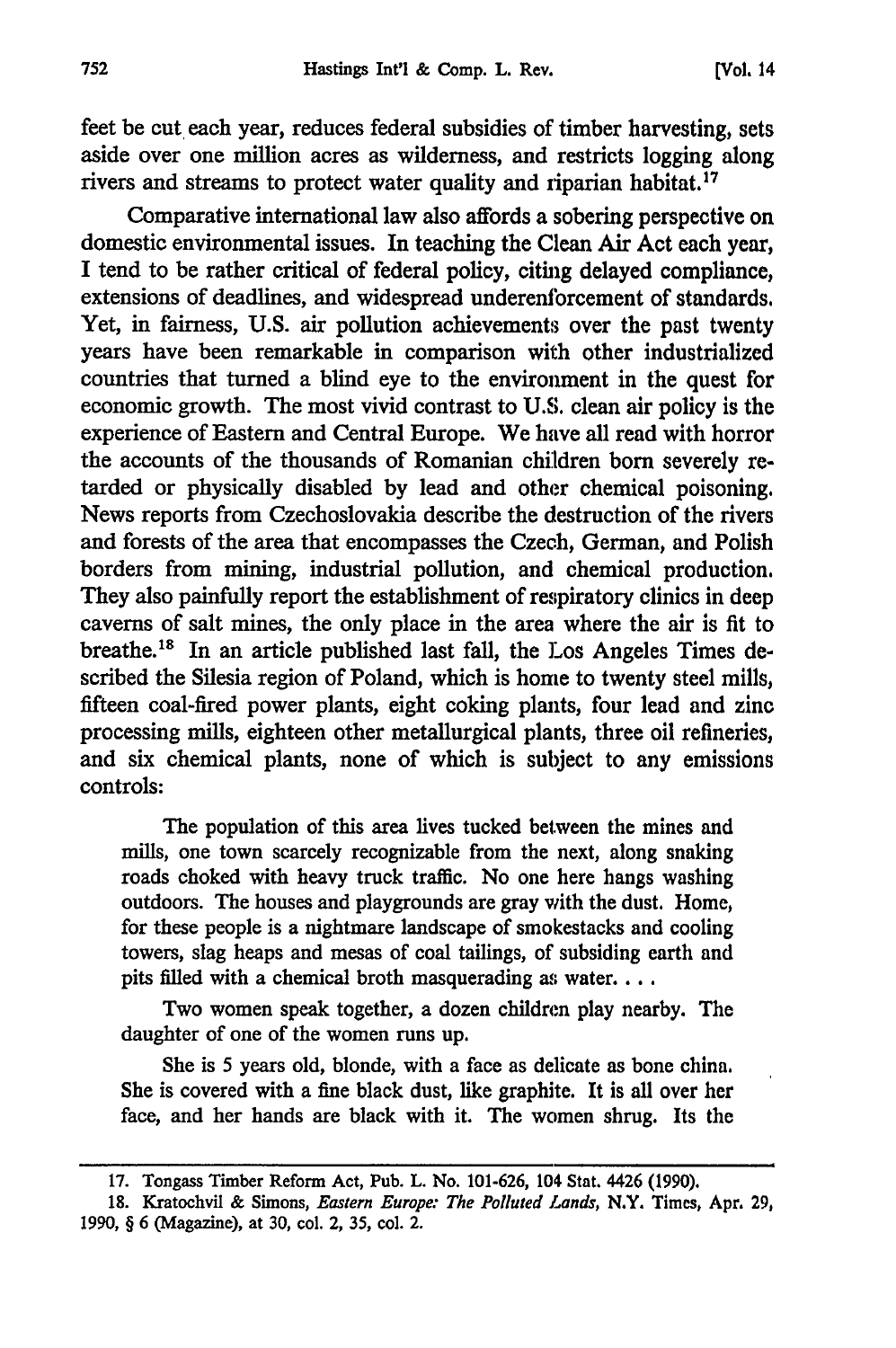"sandpile," one indicates. That's the way it is here, says the other.<sup>19</sup>

In the next decade, Europe's efforts to solve these staggering air and water pollution problems while simultaneously attempting to build a modern, competitive economy may offer valuable lessons to the United States, which also must strike a precarious and evolving balance between environmental protection and economic growth. Reciprocally, as the European Community (and, perhaps, Europe as a whole) begins to formulate a unified set of environmental laws, it surely will look to the United States for lessons. The United States has already grappled (sometimes effectively, sometimes not) with the problem of establishing national pollution standards while accommodating the frequently conflicting interests of individual sovereign states.<sup>20</sup> The Clean Air Act, with its complex blend of federal standards and state enforcement, may not be a model that the Community will choose to follow, but neither is it a model that can be ignored. The U.S. failure to achieve compliance with most of the air quality standards promulgated by the **EPA** over the past twenty years should persuade the European nations to follow some strategy other than ambient air quality management. The Community's success or failure with alternative strategies such as centralized direct emissions limitations and economic incentives will better enable us to refine, and if necessary to reformulate, the Clean Air Act in the decade to come.

At several critical junctures in this century, the United States has gained a better understanding of its relationship to the rest of the world community. In the 1940s we learned that it is impossible to remain politically and militarily isolated. Following twenty years of economic and military expansion, by the mid-1960s we faced up to the fact that there are profound and inexorable limits to the free export of American interests and American values. In the 1970s the environmental costs of our economic success had become apparent, and we began to address the domestic problems of air and water pollution, waste management, and resource preservation. The 1980s taught us that the vitality of our domestic economy is in large measure dependent on our standing within the international economy. Perhaps the "New World Order" of the 1990s will bring us a better appreciation of our place in the global environment as well.

**<sup>19.</sup>** Powers, *For Children of Poland, A Legacy of Pain, Pollution, LA.* **Times,** *Oct.* **30, 1990,** at **HI,** col. 2, **H4,** coL **1.**

<sup>20.</sup> *See, eg.,* Clean Air Act §§ **109-110,** 42 U.S.C §§ 7409-7410 **(1988).**